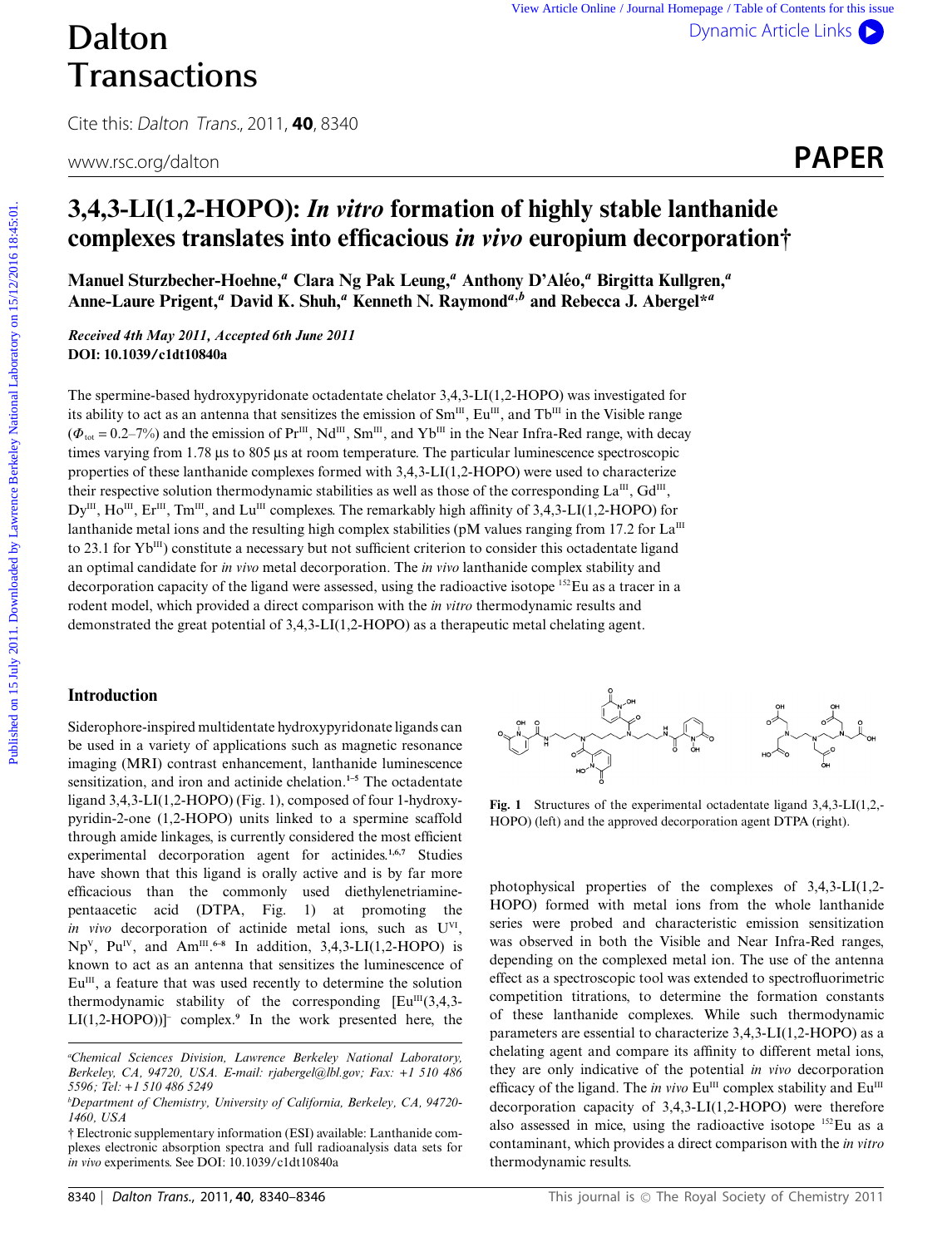#### **General considerations**

All chemicals were obtained from commercial suppliers and used as received. The Ln<sup>III</sup> salts utilized were of the highest purity available  $(>99.9\%)$ . The ligand 3,4,3-LI(1,2-HOPO) was synthesized by Synthetech, Inc. (Albany, OR, USA), following previously reported procedures, and used as received. A Millipore Milli-Q Advantage A10 Water System Production Unit was used to purify deionized water.

## **Photophysics**

UV-Visible absorption spectra were recorded either on a Varian Cary 300 double beam absorption spectrometer or Ocean Optics USB 4000, using quartz cells of 1.00 cm path length. Emission spectra were acquired on a HORIBA Jobin Yvon IBH FluoroLog-3 spectrofluorimeter, equipped with 3 slit double grating excitation and emission monochromators (2.1 nm mm-<sup>1</sup> dispersion, 1200 grooves mm<sup>-1</sup>). Spectra were reference corrected for both the excitation light source variation (lamp and grating) and the emission spectral response (detector and grating). Luminescence lifetimes were determined on a HORIBA Jobin Yvon IBH FluoroLog-3 spectrofluorimeter, adapted for time-correlated single photon counting (TCSPC) and multichannel scaling (MCS) measurements. A sub-microsecond Xenon flashlamp (Jobin Yvon, 5000XeF) was used as the lightsource, with an input pulse energy (100 nF discharge capacitance) of *ca.* 50 mJ, yielding an optical pulse duration of less than 300 ns at FWHM. Spectral selection was achieved by passage through a double grating excitation monochromator  $(2.1 \text{ nm mm}^{-1})$  dispersion, 1200 grooves mm<sup>-1</sup>). Emission was monitored perpendicular to the excitation pulse, again with spectral selection achieved by passage through a double grating excitation monochromator (2.1 nm mm-<sup>1</sup> dispersion, 1200 grooves /mm<sup>-1</sup>). A thermoelectrically cooled single photon detection module (HORIBA Jobin Yvon IBH, TBX-04- D) incorporating fast rise time PMT, wide bandwidth preamplifier and picosecond constant fraction discriminator was used as the detector. Signals were acquired using an IBH DataStation Hub photon counting module and data analysis was performed using the commercially available DAS 6 decay analysis software package from HORIBA Jobin Yvon IBH. Goodness of fit was assessed by minimizing the reduced chi squared function,  $\chi^2$ , and a visual inspection of the weighted residuals. Each trace contained at least 5,000 points, and the estimated error on the reported lifetime values is ±10%. Quantum yields and kinetic parameters were determined as previously described.**<sup>9</sup>**

## **Mass spectrometry analysis**

Mass spectra were obtained on an Agilent Technologies 6120 Quadrupole MS equipped with an electrospray ionization source. For direct injection, a syringe pump (KD Scientific) delivered the samples to the mass spectrometer with a constant flow rate of  $83 \mu L \text{ min}^{-1}$ . The voltage applied to the capillary was  $3.2 \text{ kV}$  in the negative detection mode. A nitrogen gas flow rate of 12 L min-<sup>1</sup> was used to assist the nebulization process. The cone voltage was set in negative 50 V and the ion source temperature was 150 *◦*C. Mass spectra were recorded over a 50–1100 *m*/*z* range. The pH of each

injected solution was measured with a conventional pH meter at 25 *◦*C (713 pH meter, Metrohm Brinkmann) that was equipped with a glass electrode (Micro Combi Electrode, Metrohm) filled with KCl and calibrated with pH standards. All samples were prepared in purified deionized water and special care was taken to adjust the pH to 7.4 with KOH (other bases and buffers may yield to additional peaks in the mass spectra).

## **Solution thermodynamics: General considerations**

A Micro Combi Electrode (Metrohm) glass electrode (response to [H+] was calibrated before each titration)**<sup>10</sup>** was used with a Metrohm Titrando 907 (Metrohm) to measure the pH of the experimental solutions. The Metrohm autoburet adds incremental volumes of acid or base standard solutions to the titration cell. The titration instruments were fully automated and controlled using the Tiamo software from Metrohm. Titrations were performed in 0.1 M KCl supporting electrolyte under positive Ar gas pressure. The temperature of the experimental solutions was maintained at 25 *◦*C by an external circulating water bath. Luminescence spectra for direct spectrofluorimetric titrations were recorded on an Ocean Optics USB 4000 spectrophotometer (slit 50 mm, grating 600 grooves mm-<sup>1</sup> , blaze 400 nm) equipped with a PX-2 pulsed xenon or HPX-2 high-powered xenon light source. Samples were pumped trough a loop in an asymmetric fluorescence cell  $(2 \times$ 10 mm, 40  $\mu$ I) with a peristaltic pump after adding the increment of reagent. All titrant solutions were prepared using distilled water that was further purified by passing through a Millipore Milli-Q reverse osmosis cartridge system. Titrants were degassed by boiling for 1 h while being purged under Ar. Carbonate-free 0.1 M KOH was prepared from Baker Dilut-It concentrate and was standardized by titrating against 0.1 M HCl. Solutions of 0.1 M HCl were similarly prepared and were standardized by titrating against TRIS. Stock solutions of 3,4,3-LI(1,2-HOPO) were obtained by dissolving in Milli-Q water. Stock solutions of lanthanide ions were obtained by dissolving solid  $LnCl<sub>3</sub>·nH<sub>2</sub>O$  in standardized 0.1 M HCl. Figures of the Article on 15 July 2011. The methods of the Article of the Article of the Article of the Article of the Article of the Article of the Article of the Article of the Article of the Article of the Article of t

## Eu<sup>III</sup> complex: Incremental spectrofluorimetric titrations

Solutions were assembled from stock solutions of ligand, a measured aliquot of the europium stock solution and the supporting electrolyte solution, with resulting ligand and europium concentrations of  $\sim$  50  $\mu$ M, and were incrementally perturbed by the addition of titrant, followed by a time delay for equilibration (180 s). Buffering of the solution was assured by the addition of acetic acid, HEPES and MES buffers (10 mM). An average of 120–150 data points were collected in each pair of complex titrations, each data point consisting of a pH measurement and luminescence spectra over the pH range 1.4 to 10.5. Nonlinear least-squares refinement of the complex formation constants was performed using the program pHab.**10–14**

## **LnIII complexes: Spectrofluorimetric competition batch titrations**

Varying volumes of a Ln<sup>III</sup> stock solution were added to solutions of ligand (0.03 mM) and europium (0.03 mM) in 0.1 M KCl buffered at pH 7.4 with 0.1 M HEPES. All solutions were diluted to identical volumes to reach final concentrations of ligand and europium of 0.005 mM. The ranges of Eu<sup>III</sup>:Ln<sup>III</sup> used in each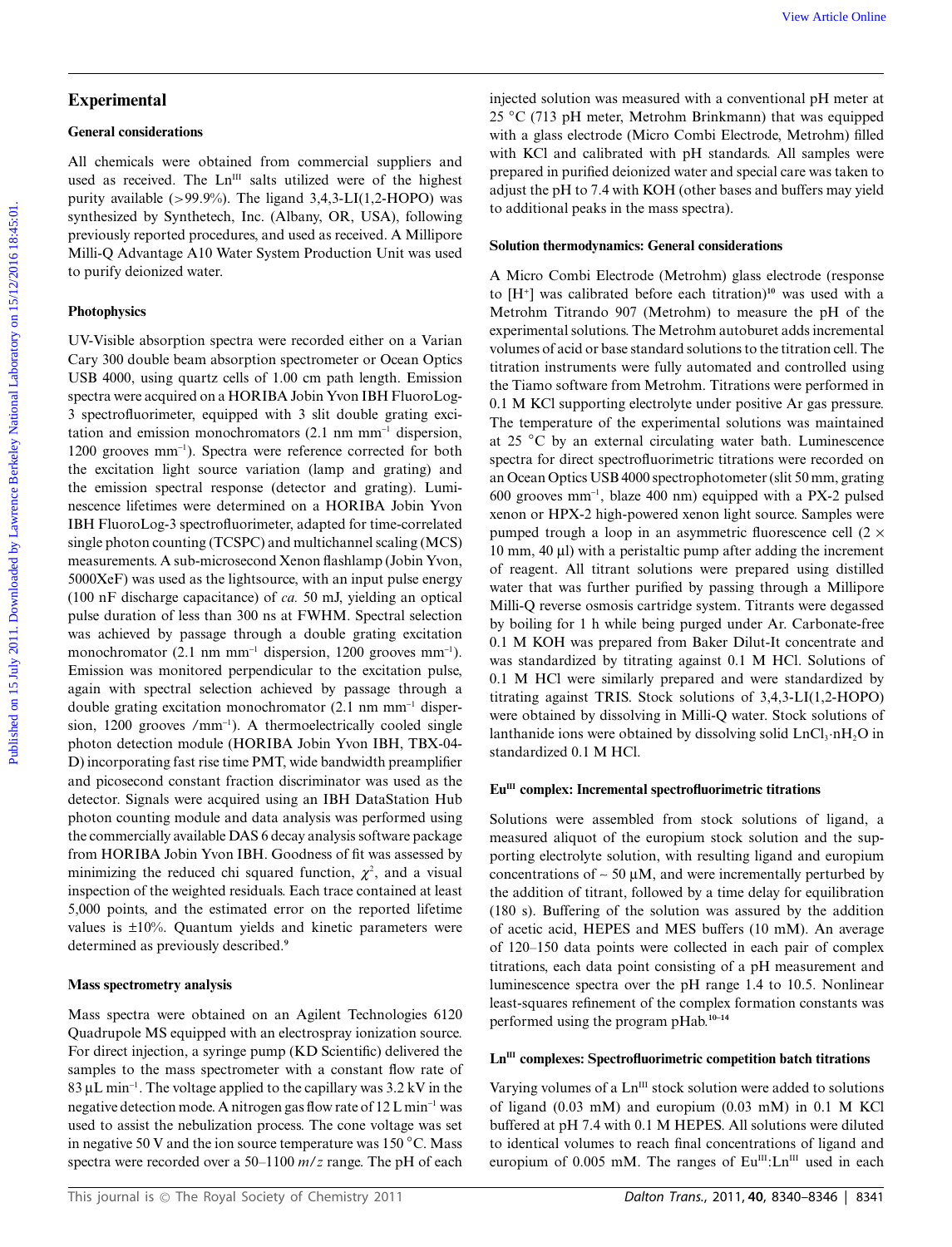**Table 1** Photophysical and thermodynamic parameters for  $[Ln^{III}(3,4,3-L1(1,2-HOPO))]$  at pH 7.4<sup>*a*</sup>

| Ln                                                                                                                                                                                                                                                                                                                                                                                                                                                                   | La <sup>b</sup>   | Pr <sup>c</sup>                        | $Nd^c$            | Sm                                                                      | Eu                                   | $Gd^d$                    | Tb                        | $Dy^e$ | $Ho^e$                      | Er <sup>e</sup>                                 | $\mathrm{Tm}^d$                                                                                                                                      | $Yb^c$               | $L\nu$                                                               |
|----------------------------------------------------------------------------------------------------------------------------------------------------------------------------------------------------------------------------------------------------------------------------------------------------------------------------------------------------------------------------------------------------------------------------------------------------------------------|-------------------|----------------------------------------|-------------------|-------------------------------------------------------------------------|--------------------------------------|---------------------------|---------------------------|--------|-----------------------------|-------------------------------------------------|------------------------------------------------------------------------------------------------------------------------------------------------------|----------------------|----------------------------------------------------------------------|
| $n$ , [Xe] $4f^n$                                                                                                                                                                                                                                                                                                                                                                                                                                                    | $\boldsymbol{0}$  | 2                                      | 3                 | 5                                                                       | 6                                    | 7                         | 8                         | 9      | 10                          | 11                                              | 12                                                                                                                                                   | 13                   | 14                                                                   |
| Photophysical parameters<br>$\lambda_{\max}$ (nm)<br>$\varepsilon_{\text{max}}$ (M <sup>-1</sup> cm <sup>-1</sup> )                                                                                                                                                                                                                                                                                                                                                  | 320<br>16,460     | 316<br>17,080                          | 317<br>17,220     | 316<br>17,850<br>0.002(1)                                               | 315<br>17,740<br>$0.07(1)^{g}$       | 316<br>17,830             | 316<br>17,810<br>0.002(1) | 315    | 315<br>17,470 17,790 17,620 | 315                                             | 315<br>17,790                                                                                                                                        | 315<br>17,880 16,760 | 314                                                                  |
| $\boldsymbol{\varPhi}_{\mathrm{tot}}$<br>$\tau_{\rm obs}$ ( $\mu$ s)<br>Thermodynamic parameters                                                                                                                                                                                                                                                                                                                                                                     |                   |                                        | 122               | 17.4                                                                    | 805                                  |                           | 10.0                      |        |                             |                                                 |                                                                                                                                                      | 1.78                 |                                                                      |
| $log K_{ML}$<br>$pM^{\ddagger}$<br>$\Delta$ p $M^h$                                                                                                                                                                                                                                                                                                                                                                                                                  | 17.2(3)<br>$-3.9$ | $16.4(3)$ 18.2(4)<br>19.0(4)<br>$-2.1$ | 19.6(1)<br>$-1.5$ | $18.7(1)$ 19.7(3)<br>20.6(3)<br>$-0.5$                                  | 20.2(2)<br>$21.1(2)^{g}$<br>$\theta$ | 20.5(1)<br>21.3(1)<br>0.2 | 20.9(1)<br>21.8(1)<br>0.7 | 1.0    | $22.1(1)$ $22.4(1)$<br>1.3  | $21.2(1)$ $21.5(1)$ $21.7(1)$<br>22.6(1)<br>1.5 | 22.0(1)<br>22.9(1)<br>1.8                                                                                                                            | 2.0                  | $22.2(1)$ $21.2(1)$<br>$23.1(1)$ $22.0(1)$<br>0.9                    |
| All samples were equilibrated in a thermostatic shaker at 25                                                                                                                                                                                                                                                                                                                                                                                                         |                   |                                        |                   | competition titration were: 1:0 to 1:1000 for $La^{III}$ , 1:0 to 1:100 |                                      | $LI(1,2-HOPO)$            |                           |        |                             |                                                 | <b>Table 2</b> Protonation and $Eu^{III}$ complex formation constants for 3,4,3-                                                                     |                      |                                                                      |
|                                                                                                                                                                                                                                                                                                                                                                                                                                                                      |                   |                                        |                   |                                                                         |                                      | Species                   |                           |        | m, l, h                     |                                                 |                                                                                                                                                      |                      | $\log \beta_{mlh}$                                                   |
|                                                                                                                                                                                                                                                                                                                                                                                                                                                                      |                   |                                        |                   |                                                                         |                                      | LH                        |                           |        | 0, 1, 1                     |                                                 |                                                                                                                                                      |                      | $6.64(1)^a$                                                          |
|                                                                                                                                                                                                                                                                                                                                                                                                                                                                      |                   |                                        |                   |                                                                         |                                      | LH,                       |                           |        | 0, 1, 2                     |                                                 |                                                                                                                                                      |                      |                                                                      |
|                                                                                                                                                                                                                                                                                                                                                                                                                                                                      |                   |                                        |                   |                                                                         |                                      | LH,<br>LH <sub>4</sub>    |                           |        | 0, 1, 3<br>0, 1, 4          |                                                 |                                                                                                                                                      |                      |                                                                      |
| for $Pr^{III}$ and $Nd^{III}$ , and 1:0 to 1:10 for $Ln^{III} = Sm^{III} - Lu^{III}$ .<br>°C until equilibrium was reached and measurements were stable<br>(5 d). The emission spectrum of each solution was measured using<br>a 1-cm quartz cell ( $\lambda_{\text{exc}} = 325$ nm, $\lambda_{\text{em}} = 570-720$ nm). The data<br>were then imported into the refinement program HypSpec <sup>10-15</sup> and<br>analyzed by nonlinear least-squares refinement. |                   |                                        |                   |                                                                         |                                      | EuL                       |                           |        | 1, 1, 0                     |                                                 |                                                                                                                                                      |                      | $12.32(1)^a$<br>$17.33(1)^a$<br>$21.20(1)^a$<br>20.2(2) <sup>b</sup> |
|                                                                                                                                                                                                                                                                                                                                                                                                                                                                      |                   |                                        |                   |                                                                         |                                      | EuLH<br>$pEu^{III}$       |                           |        | 1, 1, 1                     |                                                 |                                                                                                                                                      |                      | 21.4(2) <sup>b</sup><br>21.1(2) <sup>b</sup>                         |
|                                                                                                                                                                                                                                                                                                                                                                                                                                                                      |                   |                                        |                   |                                                                         |                                      |                           |                           |        |                             |                                                 | " Previously determined and reported. <sup>9</sup> b Values experimentally determined                                                                |                      |                                                                      |
| Solution thermodynamics: Data treatment<br>All equilibrium constants were defined as cumulative formation<br>constants, $\beta_{mlh}$ according to eqn (1), where the metal and ligand<br>are designated as M and L, respectively.                                                                                                                                                                                                                                   |                   |                                        |                   |                                                                         |                                      |                           |                           |        |                             |                                                 | in this work, following a previously reported method <sup>9</sup> with modified<br>additional titrant increments for more accurate measurements.     |                      |                                                                      |
| $mM + lL + hH \leftrightarrow [M_m L_l H_h]; \beta_{mlh} = \frac{[M_m L_l H_h]}{[M]^m [L_l]^l [H_l]^h}$                                                                                                                                                                                                                                                                                                                                                              |                   |                                        |                   |                                                                         | (1)                                  |                           |                           |        |                             |                                                 | were given water and food ab libitum and were euthanized at 24 h<br>after the tracer injection. All experiments using <sup>152</sup> Eu tracers were |                      |                                                                      |
|                                                                                                                                                                                                                                                                                                                                                                                                                                                                      |                   |                                        |                   |                                                                         |                                      |                           |                           |        |                             |                                                 | managed as metabolic balance studies, in which blood, all tissues,                                                                                   |                      |                                                                      |
| All metal and ligand concentrations were held at estimated<br>values determined from the volume of standardized stock so-                                                                                                                                                                                                                                                                                                                                            |                   |                                        |                   |                                                                         |                                      |                           |                           |        |                             |                                                 | and excreta were analyzed for <sup>152</sup> Eu by liquid scintillation counting<br>on a Perkin Elmer Packard Tri-Carb model B4430. The methods      |                      |                                                                      |

#### **Solution thermodynamics: Data treatment**

$$
mM + IL + hH \leftrightarrow [M_m L_l H_h]; \beta_{mlh} = \frac{[M_m L_l H_h]}{[M]^m [L]^l [H]^h}
$$
 (1)

All metal and ligand concentrations were held at estimated values determined from the volume of standardized stock solutions. The refinements of the overall formation constants  $\beta_{110}$ and  $\beta_{III}$  included in each case the four previously determined ligand protonation constants**<sup>9</sup>** and the metal hydrolysis products, for which equilibrium constants were fixed to the literature values**<sup>16</sup>** (Table 2 and ESI† Table S1); all ligand species formed with  $Eu^{III}$ , Sm<sup>III</sup> or Tb<sup>III</sup> were considered to have significant emission to be observed in the emission spectra. The  $pM(Ln^{III})$ <sup>#</sup> values were calculated using the modelling program Hyss.**17,18**

#### *In vivo* **evaluation: General considerations**

All procedures and protocols used in the presented *in vivo* studies were reviewed and approved by the Institutional Animal Care and Use Committee of the Lawrence Berkeley National Laboratory and were performed in AAALAC accredited facilities. The animals used were young adult female Swiss-Webster mice (87 ± 9 days old,  $32 \pm 2$  g). After injection of a <sup>152</sup>Eu tracer, mice were weighed, identified, and housed in groups of five in plastic stock cages lined with a 0.5 cm layer of highly absorbent low-ash pelleted cellulose bedding (Alpha-dry) for separation of urine and feces. All mice

**Table 2** Protonation and  $Eu^{III}$  complex formation constants for 3,4,3-LI(1,2-HOPO)

| <b>Species</b>  | m, l, h | $\log \beta_{mlh}$   |  |  |  |
|-----------------|---------|----------------------|--|--|--|
|                 |         |                      |  |  |  |
| LH              | 0, 1, 1 | $6.64(1)^a$          |  |  |  |
| LH <sub>2</sub> | 0, 1, 2 | $12.32(1)^a$         |  |  |  |
| LH <sub>3</sub> | 0, 1, 3 | $17.33(1)^a$         |  |  |  |
| LH <sub>4</sub> | 0, 1, 4 | $21.20(1)^a$         |  |  |  |
| EuL             | 1, 1, 0 | 20.2(2) <sup>b</sup> |  |  |  |
| EuLH            | 1, 1, 1 | $21.4(2)^b$          |  |  |  |
| $pEu^{III}$     |         | 21.1(2) <sup>b</sup> |  |  |  |

were given water and food *ab libitum* and were euthanized at 24 h after the tracer injection. All experiments using 152Eu tracers were managed as metabolic balance studies, in which blood, all tissues, and excreta were analyzed for 152Eu by liquid scintillation counting on a Perkin Elmer Packard Tri-Carb model B4430. The methods of sample collection, preparation, radioactivity measurements, and data reduction have been published previously.**19,7,20,21** Those methods provide quantitative measurements of the radioactivity in the biological samples and material recoveries are about 95% of the amount injected.

#### **Decorporation efficacy assay**

Ligand solutions were prepared such that the selected dosage (30  $\mu$ mol kg<sup>-1</sup>) was contained in 0.5 mL of 0.14 M NaCl, the pH being adjusted to 7.4–8.4 with 1 N NaOH. Under isoflurane anesthesia, groups of five normally fed mice were injected in a lateral tail vein with 0.2 mL of the tracer solution containing <sup>152</sup>Eu (1.7 kBq, 0.024 ng) in 0.008 M sodium citrate and 0.14 M NaCl, pH 4. Ligands were administered by intraperitoneal injection at 1 h after the tracer injection. Isotonic saline was administered to control animals.

#### *In vivo* **complex stability Assay**

The 152Eu complexes of DTPA and 3,4,3-LI(1,2-HOPO) were prepared *in situ* at molar ratio ligand:<sup>152</sup>Eu > 20 by mixing and incubating the appropriate quantities of <sup>152</sup>EuCl<sub>3</sub> and ligand in

 $\ddagger$  pM is the -log [free M] for the specific set of conditions [Metal] =  $10^{-6}$  $M$ , [Ligand] =  $10^{-5}$  M, pH 7.4.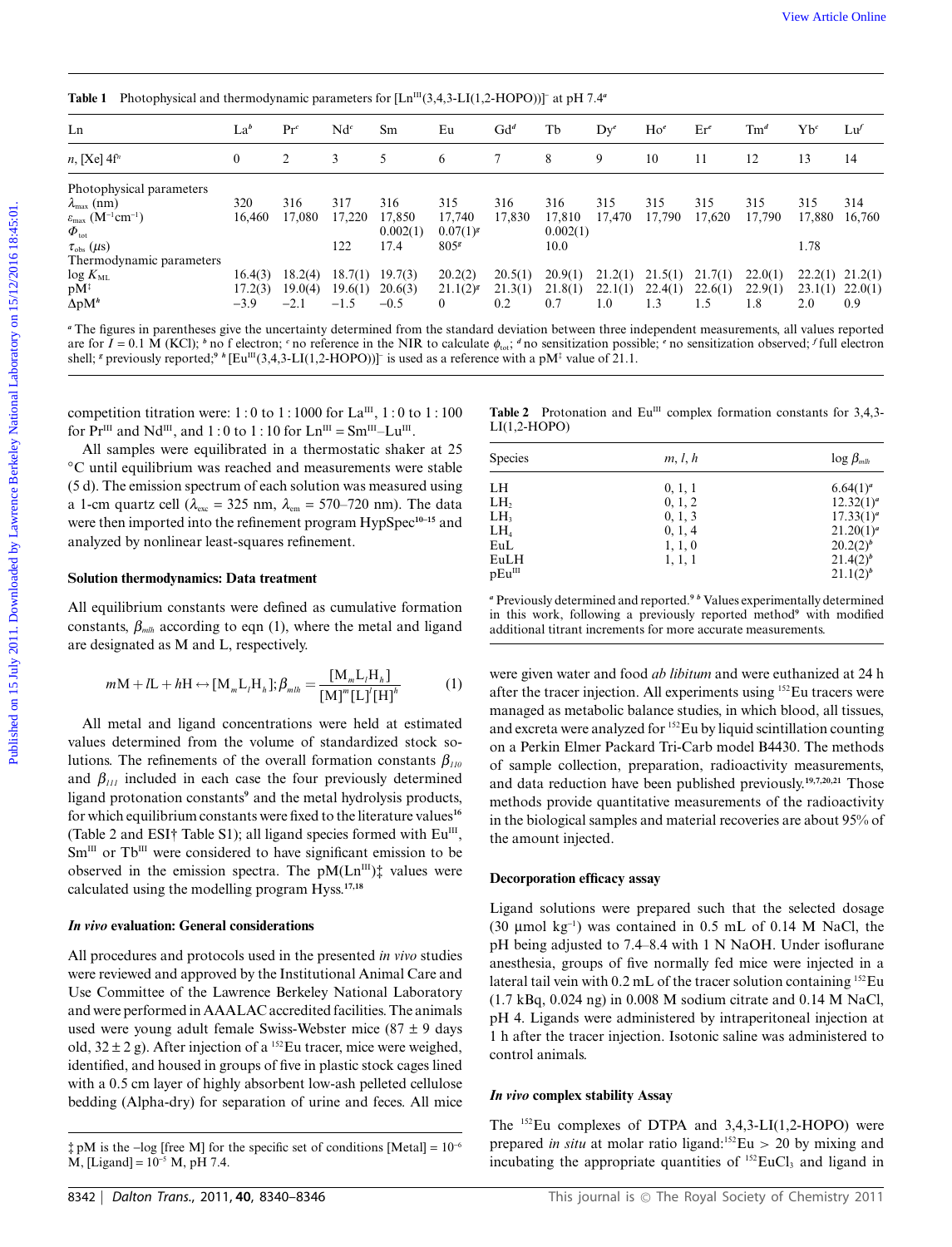0.14 M NaCl to reach a  $^{152}$ Eu concentration of 0.12  $\mu$ g L<sup>-1</sup>. Under isoflurane anesthesia, groups of five normally fed mice were injected intraperitoneally with 0.2 mL of a complex solution (1.7 kBq per mouse).

#### **Results and discussion**

#### **Photophysical characterization**

The photophysical parameters for the lanthanide complexes  $[Ln^{III}(3,4,3-LI(1,2-HOPO))]$ <sup>-</sup> (Ln from La<sup>III</sup> to Lu<sup>III</sup>, excluding Pm<sup>III</sup> and Ce<sup>III</sup>; Pm<sup>III</sup> was excluded due to its radioactivity while  $Ce^{III}$  was excluded because of its reduction/oxidation properties) were measured in buffered aqueous solutions at pH 7.4 and are summarized in Table 1. The electronic absorption spectra show a shift towards the higher energies along the lanthanide series, with an absorption maximum due to the ligand  $\pi \rightarrow \pi^*$  transitions that ranges from  $\lambda_{\text{max}} = 320$  nm for La to  $\lambda_{\text{max}} = 314$  for Lu (See ESI† Fig. S1). Luminescence spectra were recorded for all complexes with the same excitation wavelength  $\lambda_{\rm exc} = 325$  nm. Based on the ligand triplet excited state determined previously,**<sup>9</sup>** 3,4,3-LI(1,2-HOPO) was expected to sensitize the luminescence of most lanthanides other than  $Eu^{III}$ , except  $La^{III}$  (no f-electron),  $Lu^{III}$  (full electron shell),  $Gd^{III}$  and  $Tm^{III}$  (emitting f-orbitals higher in energy).**<sup>22</sup>** Sensitized emission was observed in the visible range for the Sm<sup>III</sup> and Tb<sup>III</sup> complexes and in the Near Infra-Red range for the Pr<sup>III</sup>, Nd<sup>III</sup>, Sm<sup>III</sup>, and Yb<sup>III</sup> complexes (Fig. 2), while no luminescence was observed for the  $Dy^{\text{III}}$ ,  $Ho^{\text{III}}$  and Er<sup>III</sup> complexes. Time-resolved analysis of the luminescence of the emitting complexes revealed monoexponential decays with decay times varying from  $1.78 \mu s$  to  $805 \mu s$  at room temperature. The luminescence quantum yields of the two complexes emitting in the visible,  $[\text{Sm}^{\text{III}}(3,4,3-LI(1,2-HOPO))]$ <sup>-</sup> and  $[\text{Tb}^{\text{III}}(3,4,3-LI(1,2-LI(1,2-HOPO))]$ <sup>-</sup> HOPO))]- , were both determined with the optically dilute method (with optical density  $< 0.1$ ); the resulting values ( $\Phi_{\text{tot}} = 0.2\%$ for both) were significantly lower than that of the  $Eu^{III}$  complex (7.0%),**<sup>9</sup>** which can be attributed to the closeness between the ligand triplet excited state and the emitting excited states of  $Sm<sup>III</sup>$ and Tb<sup>III</sup>, and the corresponding energy transfer/back-transfer processes.

#### **Solution thermodynamics**

A direct spectrofluorimetric titration method had been described previously to determine the  $Eu^{III}$  complex formation constants for 3,4,3-LI(1,2-HOPO).**<sup>9</sup>** The spectral measurements relied on the sensitization of the Eu luminescence by the excited ligand: the emission intensity of a solution containing equimolar amounts of Eu<sup>III</sup> and ligand increased upon pH increase and resulting complex formation (Fig. 3). The  $Eu^{III}$  complex formation constants were redetermined in this work, following this direct spectrofluorimetric method,**<sup>9</sup>** with modified additional titrant increments that allowed more accurate measurements (Table 2).

As only two lanthanides other than  $Eu^{III}$  are sensitized by 3,4,3-LI(1,2-HOPO) to emit luminescence in the visible region (albeit with very low quantum yields), a systematic determination of the stability constants of each complex was not possible through the direct titration method. However, proton-independent stability constants  $(K_{ML} = \beta_{110})$  and corresponding conditional stability con-



**Fig. 2** Luminescence spectra in buffered aqueous solutions, pH = 7.4, 0.1 M HEPES,  $\lambda_{\text{exc}} = 325 \text{ nm of: A}$  [Sm<sup>III</sup>(3,4,3-LI(1,2-HOPO))]<sup>-</sup> (solid) and  $[Tb^{III}(3,4,3-LI(1,2-HOPO))]^-$  (dash); **B)**  $[Pr^{III}(3,4,3-LI(1,2-HOPO))]^ (dash), [Nd<sup>III</sup>(3,4,3-LI(1,2-HOPO))]$ <sup>-</sup> (dot),  $[Sm<sup>III</sup>(3,4,3-LI(1,2-HOPO))]$ <sup>-</sup> (solid),  $[Yb^{III}(3,4,3-LI(1,2-HOPO))]$ <sup>-</sup> (dash dot). Spectra are normalized to the highest emission peak and emission peaks are labelled with the specific corresponding transition.

stants (calculated and reported as pM values)‡ for the lanthanide series could be determined indirectly through metal competition titrations (Table 1), using  $Eu^{III}$  as a reference because of its central position in the series and the remarkable luminescence properties of the corresponding 3,4,3-LI(1,2-HOPO) complex. In these competition titrations, solutions containing an equimolar ratio of Eu<sup>III</sup> and 3,4,3-LI(1,2-HOPO) ([Eu<sup>III</sup>] = [3,4,3-LI(1,2-HOPO)] = 5  $\mu$ M, [KCl] = 0.1 M, [HEPES] = 0.1 M, pH 7.4, 25.0 <sup>°</sup>C) were divided into separate aliquots and the studied lanthanide was added to reach concentrations varying from 0 to 5 mM. The solutions were allowed to reach equilibrium (when no luminescence change was observed) and the emission spectra recorded ( $\lambda_{\text{exc}} = 325$ nm). The intensity of the  $[Eu^{III}(3,4,3-LI(1,2-HOPO))]^-$  emission decreases upon addition of the competing lanthanide (Fig. 4), dependent on its affinity for the ligand, and corresponding to the formation of the new complex. The data consisting of sets of emission spectra ( $\lambda_{em}$  = 570–720 nm) with varying concentrations of competing lanthanide ion were imported into the refinement program HypSpec**<sup>15</sup>** and analyzed by nonlinear least-squares refinements. The equilibration of 3,4,3-LI(1,2-HOPO) between  $Eu<sup>III</sup>$  and the competing metal was calculated by including the proton association and  $Eu^{III}$  complex formation constants of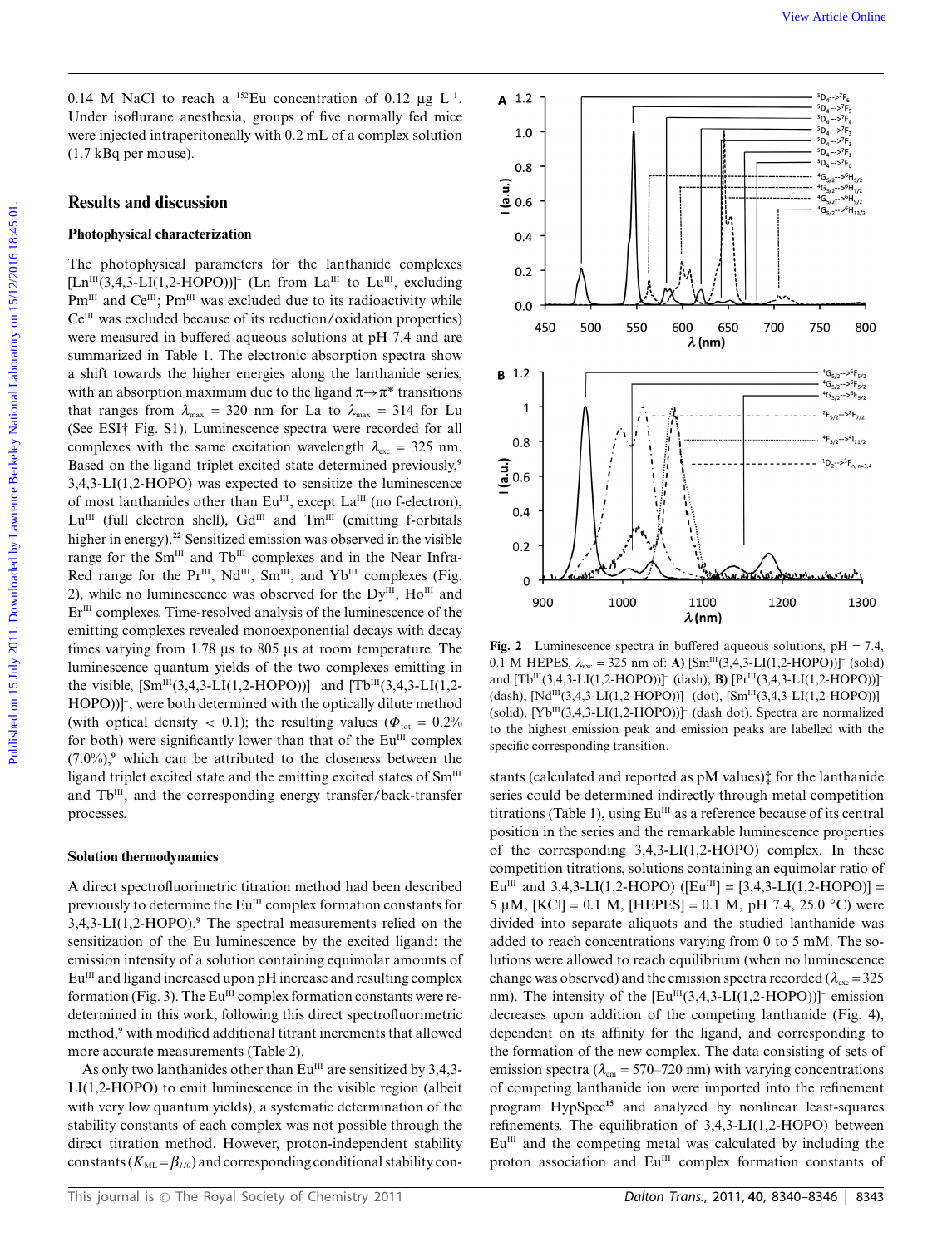

**Fig. 3** Re-determination of the stability constants of the  $[Eu^{III}(3,4,3-LI(1,2-HOPO))]$ <sup>-</sup> complex through direct spectrofluorimetric titration ( $[Eu^{III}] = [3,4,3-LI(1,2-HOPO)] = 0.05$  mM, 0.1 M KCl, 10 mM MES, 10 mM acetic acid, 25  $\rm{°C}$ ,  $\lambda_{\rm{exc}}$  = 325 nm, pH 1.3 to 10). Emission spectra shown for the pH range of 1.4–4.5; the luminescence signal increases with the pH, which allows the determination of the stability constants.**<sup>9</sup> Inset.** Eu species distribution in the titration conditions: dotted line = free Eu; dashed line = EuLH; solid line =  $EuL^-$ .



Fig. 4 Spectrofluorimetric competition titration of  $[Eu^{III}(3,4,3-1)]$ LI(1,2-HOPO))]<sup>-</sup> against Gd(III). [Eu<sup>III</sup>] = [3,4,3-LI(1,2-HOPO)] = 5 µM,  $[Gd^{III}] = 0-0.05$  mM, 0.1 M KCl, 0.1 M HEPES, pH = 7.4, 25.0  $\degree$ C,  $\lambda_{exc}$  = 325 nm. The luminescence signal resulting from the sensitization of  $Eu^{III}$ by 3,4,3-LI(1,2-HOPO) decreases while the  $Gd^{III}$  concentration increases.

the ligand**<sup>9</sup>** (Table 2), as well as the hydrolysis constants of the competing lanthanide ions**<sup>16</sup>** (See ESI† Table S1), as fixed parameters in the refinements, with the emission intensity resulting exclusively from the sensitization of  $Eu^{III}$ ,  $Sm^{III}$ , or Tb<sup>III</sup> by 3,4,3-LI(1,2-HOPO). The refined complex formation constants and corresponding pM values are reported in Table 1.

## **Stability increase along the lanthanide series**

The stability of the  $[Ln^{III}(3,4,3-LI(1,2-HOPO))]$ - complexes increases along the lanthanide series (Table 1 and Fig. 5), an effect that can be attributed to different reasons: (i) the cation radii size, which decreases along the series,<sup>23,24</sup> (ii) the coordination number of the lanthanide, which can vary from 9 to 8, and thus the number of water molecules in the complex inner sphere,**25,26** and (iii) the Lewis acidity of the metal, which increases along the series.**<sup>27</sup>**



**Fig. 5** Comparison of the pM values obtained for the  $Ln^{III}$  complexes of 3,4,3-LI(1,2-HOPO) (■) and DTPA<sup>16</sup>(▲).

The number of inner sphere water molecules in the  $Eu^{III}$  complex was determined previously as zero,**<sup>9</sup>** using the luminescence-based Horrocks equation,**<sup>28</sup>** which could not be reliably applied to the other lanthanides. Mass spectrometry was used to characterize the complexes and determine the corresponding coordination number. However, only 8-coordinated complexes could be confirmed in negative ion mode (Fig. 6 and ESI† Table S2).



**Fig. 6** Mass spectra of 50  $\mu$ M [Ln<sup>III</sup>(3,4,3LI-(1,2-HOPO))]<sup>-</sup> solutions directly injected in the ESI-MS at  $pH = 7.4$  (solid lines). The diamonds represent the theoretical calculated isotope patterns for the complexes.

If an additional water molecule was bound to the metal center, it might be too labile and released during the spraying process. Other techniques such as NMR or X-ray absorption spectroscopies may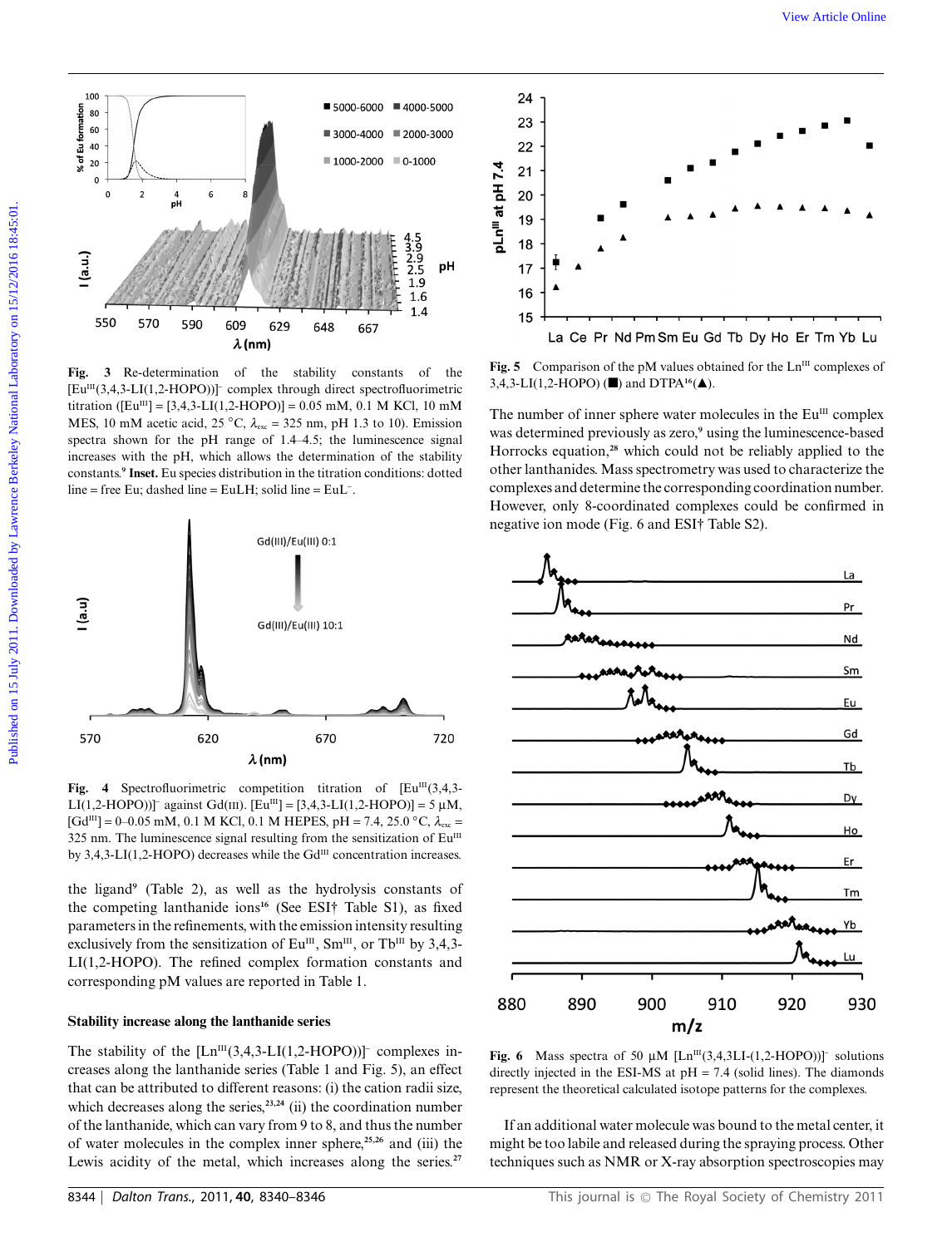be used in the future to characterize and compare the coordination spheres of these metal complexes.

The *in vivo* distribution patterns and biokinetics of the lanthanides have been investigated previously,**29,30** revealing an increase in bone retention and a decrease in liver deposition along the lanthanide series. These patterns may be linked to an increase in lanthanide complex stability with the phosphate binding moieties of the bone matrices, similar to the stability increases observed with 3,4,3-LI(1,2-HOPO), as the metal ion becomes smaller and more acidic. The use of pM values also allows for comparisons between different ligands: the affinity of 3,4,3-LI(1,2-HOPO) for lanthanide cations is remarkably high and at least 1.5 orders of magnitude higher than that of DTPA**<sup>16</sup>** (Fig. 5). In addition, citrate is a low molecular weight biological ligand that may play a predominant role in lanthanide *in vivo* speciation.**<sup>31</sup>** However, the stabilities of citrate-lanthanide complexes (pM ranging from 8.3 for  $\mathrm{La^{III}}$  to 9.0 for  $\mathrm{Yb^{III}}$ <sup>16</sup> are substantially lower than those determined with 3,4,3-LI(1,2-HOPO). The octadentate hydroxypyridonate chelator can therefore form some of the strongest complexes so far identified with the trivalent metal ions of the lanthanide series, which makes it an excellent candidate for decorporation applications. Put and in the following characterized correspondents of the term in the specific on  $\frac{1}{2}$  and the fundace has the specific on the specific on the specific online and the specific online and the specific online and th

#### *In vivo* **decorporation and stability**

To evaluate the efficacy of 3,4,3-LI(1,2-HOPO) at forming stable *in vivo* Eu<sup>III</sup> complexes and at promoting Eu decorporation, the designed experimental protocols used a 152Eu radiolabel, as well as CaNa<sub>3</sub>DTPA-treated and untreated control groups. In the decorporation experiment, <sup>152</sup>Eu<sup>III</sup> was administered intravenously as a chloride solution (0.008 M sodium citrate, 0.14 M NaCl, pH 4), and the ligands were injected intraperitoneally 1 h later. In the *in vivo* stability experiment, 152Eu-ligand complexes were formed *in*  $situ$  (Ligand:Eu ratio  $> 20$ ) and administered intravenously. Mice were euthanized 24 h after the metal injection, and blood, tissues, and excreta were radioanalyzed for 152Eu content (See ESI† Tables S3 and S4).

When 3,4,3-LI(1,2-HOPO) was administered as a chelating agent, the 24-hour <sup>152</sup>Eu body content was significantly reduced to 18% of the injected dose, in comparison to 54 and 67% for CaNa<sub>3</sub>DTPA-treated and untreated control groups, respectively (Fig. 7). The 152Eu content in the liver and skeleton of mice treated with the experimental ligand was also considerably lower than that in mice treated with CaNa<sub>3</sub>DTPA. In contrary to  $CaNa<sub>3</sub>DTPA$ , 3,4,3-LI(1,2-HOPO) promoted <sup>152</sup>Eu decorporation through a predominant fecal excretion pathway (~64% of the total excretion). These different excretion patterns were also observed in the complex stability experiment: more than 99% of the injected complexes were excreted after 24 h in both cases, however for the DTPA complex <sup>152</sup>Eu was mostly found in the urine while nearly 90% of the 152Eu for the-3,4,3-LI(1,2-HOPO) complex was detected in the feces (Fig. 7). The <sup>152</sup>Eu decorporation process must therefore follow two different biochemical pathways for both ligands, probably due to the respective membrane permeability properties of the ligands. Overall, these results corroborate the thermodynamic stability constants corresponding to the Eu<sup>III</sup> complexes of DTPA and 3,4,3-LI(1,2-HOPO): while both ligands form highly stable complexes*in vivo*, the hydroxypyridonate ligand 3,4,3-LI(1,2-HOPO) has a higher affinity for  $Eu^{III}$  that enhances



Fig. 7 A) Decorporation of <sup>152</sup>Eu promoted by injected ligands. Normal mice injected intravenously with  $^{152}$ Eu; ligands (30 µmol kg<sup>-1</sup>) injected intraperitoneally 1 h later; mice euthanized at 24 h. **B)** *In vivo* stability of <sup>152</sup>Eu complexes of DTPA and 3,4,3-LI(1,2-HOPO). Normal mice injected intravenously with 152Eu-ligand complexes; mice euthanized at 24 h.

its capability to compete with biological ligands such as proteins and bone matrices and thereby its decorporation properties, as compared to DTPA.

#### **Conclusions**

The stability constants of the lanthanide complexes formed with the hydroxypyridonate ligand 3,4,3-LI(1,2-HOPO) were determined through a new indirect spectrofluorimetric titration method using the remarkable lanthanide luminescence sensitization properties of this chelator. The high affinity of this chelator for lanthanides, as compared to DTPA, indicates its potential as a therapeutic chelating agent for f-block metal ions, which was confirmed through the first *in vivo* decorporation and stability experiments using the radiotracer 152Eu, a common fission product in the nuclear fuel process. Other radionuclides potentially targeted by 3,4,3-LI(1,2-HOPO) include tri- and tetravalent actinides such as  $Pu<sup>IV</sup>$  and Am<sup>III</sup>. The analytical methods used here will be applied to the determination of the photophysical properties and thermodynamic parameters of the corresponding 3,4,3-LI(1,2- HOPO) complexes, providing a rationale to the use and design of new decorporation agents. In addition, sensing f-block metal ions through luminescence spectroscopy has the potential to ease and significantly improve current actinide detection and characterization methods in terms of selectivity and accuracy.

#### **Acknowledgements**

This research was supported by the National Institutes of Health (Lanthanide and Actinide Decorporation Program, Grants AI074065-01, 1RC2AI087604-01 and 5RC2AI087604-02), the Director, Office of Science, Office of Basic Energy Sciences, the Division of Chemical Sciences, Geosciences and Biosciences of the U.S. Department of Energy at LBNL under Contract No. De-AC02-05CH11231 (Lanthanide and Actinide Luminescence Studies).